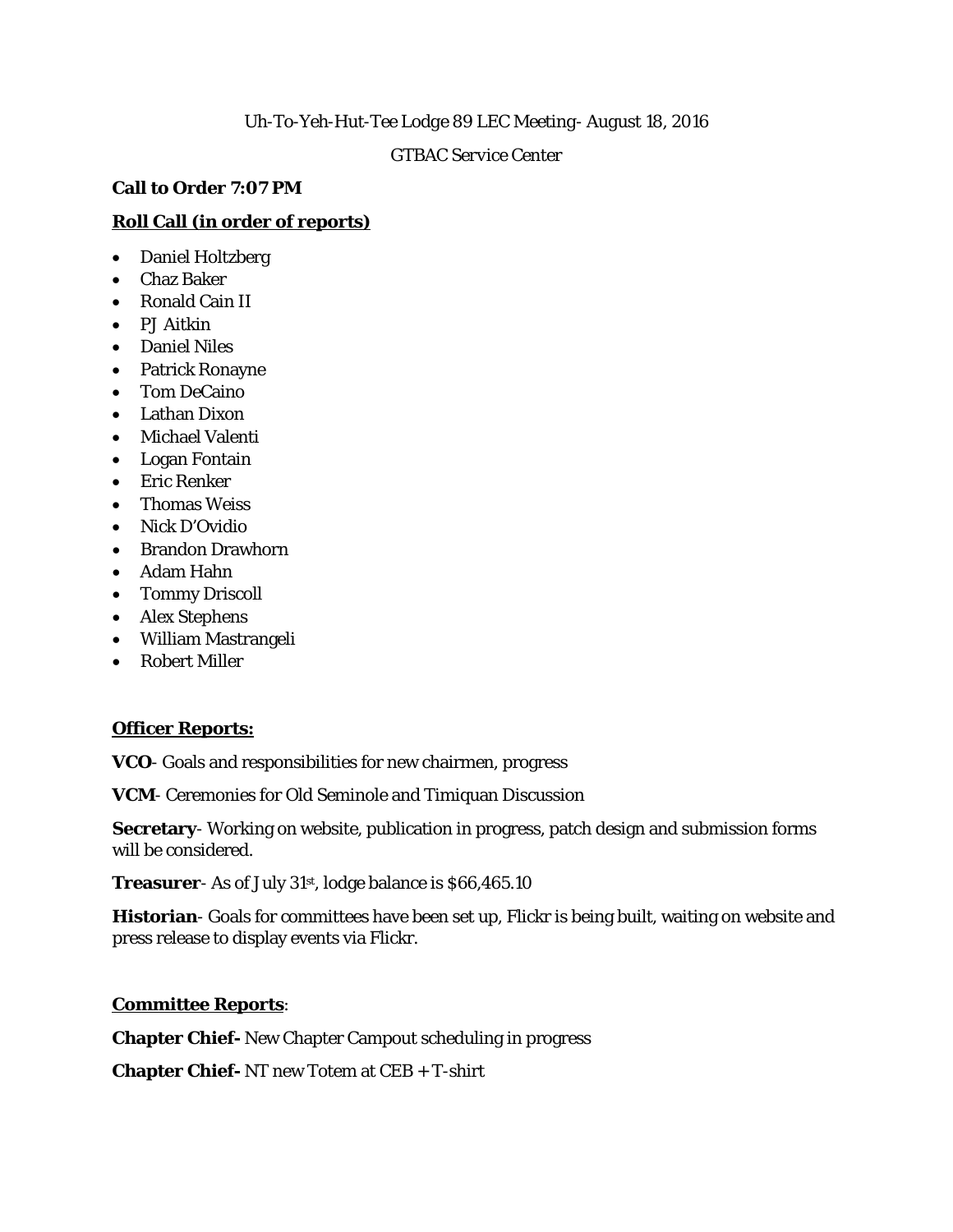**Chapter Chief-** Tocobaga Chapter calling members to promote Fall Fellowship

**Registration Committee**- will set up registration tables at new camps at next events.

**Service Committee-** October 29 will be the day of service at Colt Creek State park

**Trading post**- no report

**Nat & Section events committee**- Promotion of Operation Arrow of National Jamboree 2017. Only 100 adult staff positions remaining; Green Bar Bill Scholarship- up to \$250 for youth.

Southern Region Relief Core- Service projects help out and have patch incentives.

National Leadership Seminar: Nov 11-13 Last NLAT in Alabama. September 2017 NLS will be in Fruitland park FL every other year

(Please like section Facebook, and like SR IG.)

**IT Committee**- going to utilize Remind App; in process of changing servers for the website

**Vigil Committee**- Digital Vigil Nomination form in development

**Ceremonies Committee**- Ceremonialists shall not mix legacy Seminole or legacy Timiquan Regalia for cultural accuracy in ceremonies.

#### **New Business:**

**Ordeal and Brotherhood Registration Costs**: \$45 vs. \$47 for Ordeal, \$15 vs. \$18 for Brotherhood.

Tommy D. motions to approve \$45 fee for Ordeal registrations.

William M. seconds.

William motions to move into voting period.

14 for: No opposition: 1 abstaining

Motion Passes

Tommy D. motions to approve \$18 fee for Brotherhood registrations.

William M. seconds.

13 for: 1 opposed: 1 abstaining

Motion Passes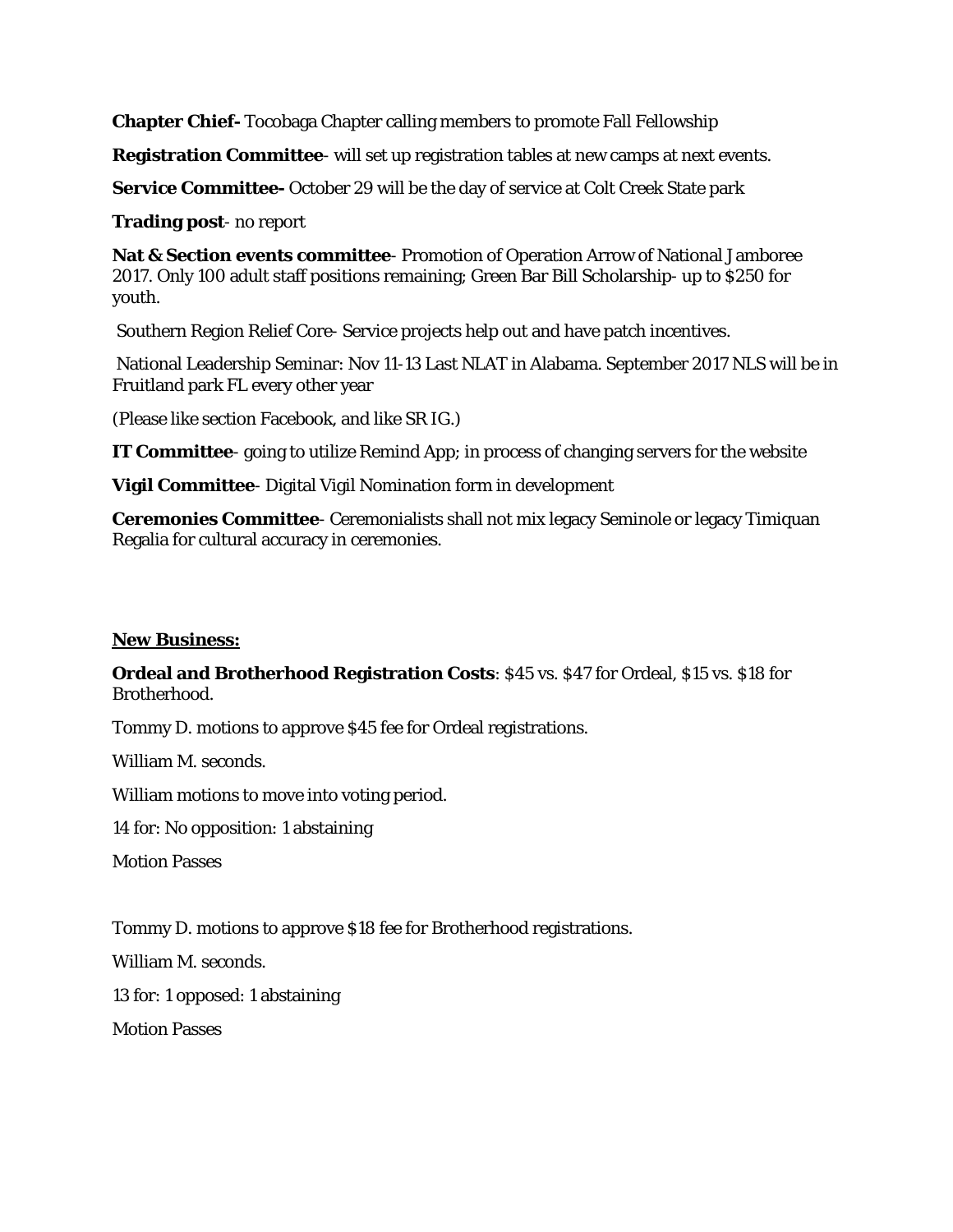**Fall Fellowship**: will be at Sand Hill Scout Reservation September 9<sup>th</sup> -11<sup>th</sup>; brotherhood will be offered. Preparation and SC2k17 meeting. Online registration- Use Double-knot- create an account. There will also be in-person registration

Fall Conclave: will be at Brorein October 7<sup>th</sup> -9<sup>th</sup>. Both Brotherhood and Ordeal ceremonies. Online registration- Use Double-knot- create an account. There will also be in-person registration.

*Looking for event chair*

**Lodge Membership Handbook**: Timiquan custom, suggestion to carry tradition over into new lodge- just change lodge information and totem in handbook. Promotes retention and lodge involvement, also assists Nimats/Ceremonialists. Things can be added (Jumpstart) and deleted to make slimmer (bylaws). Would be under Nimats & Retention Committee. 14 pages currently, potentially 20 pages with new committees and chapters.

Tommy D. motions to use a GTBAC lodge handbook for all new members to receive after their ordeal.

William M. seconds.

Discussion- will be made slimmer, team presentation committee- Tom DeCaino will assist. Nimat and retention Committee will be in charge. Deadline will be Fall Conclave.

PJ amends motion to have Nimat Committee ready to give handbook to Ordeal Candidates by Fall Conclave.

Tommy Seconds.

Tom DeCaino moves to a period of voting

Amendment to motion passes Unanimously

Will motions to vote on amended motion

Seconded by Robert Miller

Passes Unanimously

**Section Conference 2017**: Bill Hagard- SC2k17 Advisor. Plan book is almost done, getting ready for Council of Chiefs. In need of manpower for committees- contact Trevor Case or Adam for interest in assisting.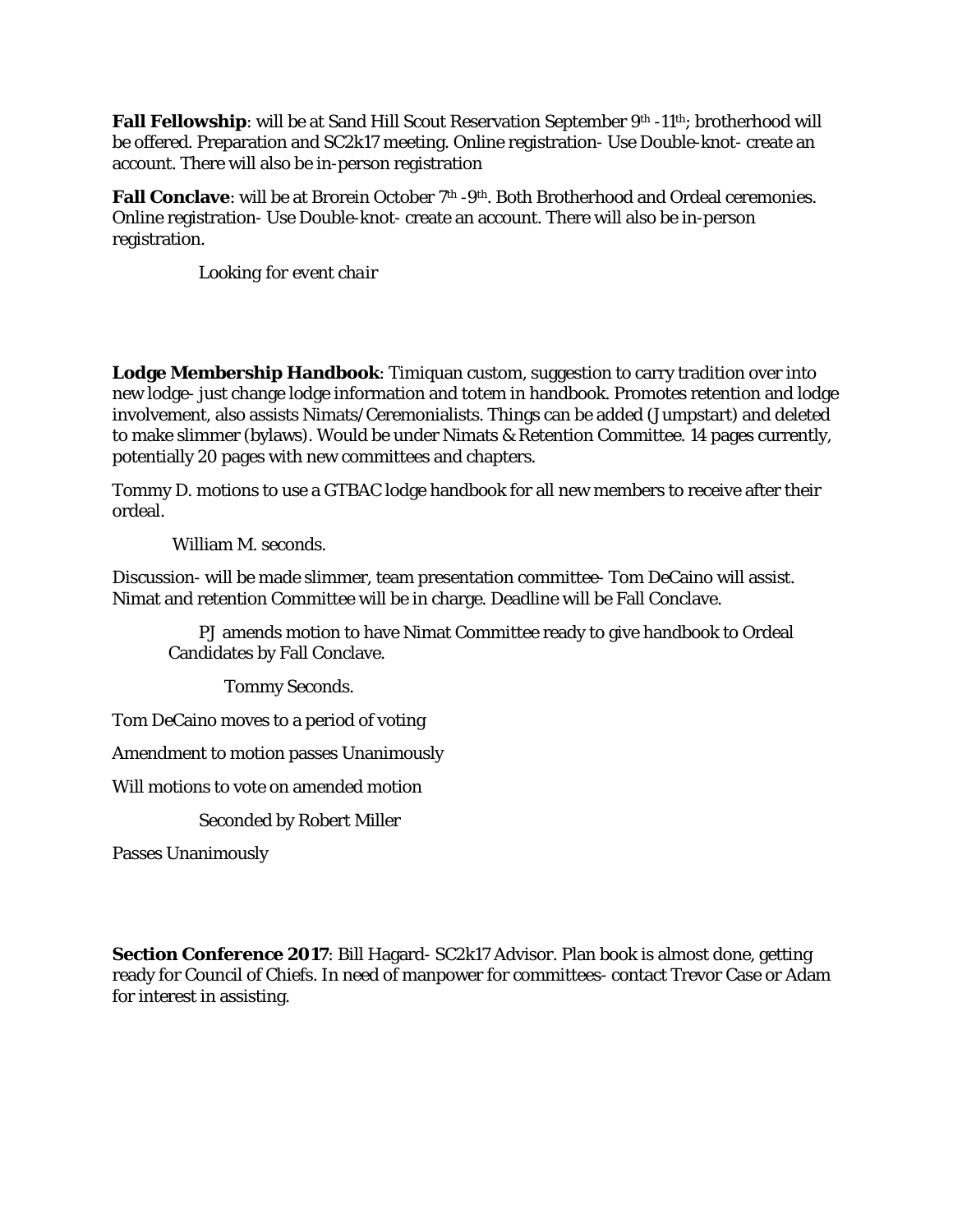**Section Leadership Summit:** November 4<sup>th</sup> -6<sup>th</sup> at Camp Flying Eagle. Host lodge has redone Training System- track based system. Competitions between Tracks.

Registration fee is \$35. Tommy wants to add \$10 fee for Lodge T-shirts that will also promote Section Conference 2017. Can open registration after a registration price is approved.

Tommy D. motions to open registration for SLS with a \$45 lodge contingent price- \$10 for Lodge T-shirts, \$35 for event fee.

Daniel Niles Seconds

Patrick moves to vote

Robert seconds

Passes, 2 abstaining

\*William Mastrangeli suggests Arranging Carpool

## **Lodge Calendar**: 2017 Calendar

- January 13<sup>th</sup> 15<sup>th</sup> Winter conclave at FASR
- March  $10^{th}$   $12^{th}$  Spring Fellowship at SHSR  $(+$  SC prep work day)
- March 31st April 1st LLD
- April 21st 23rd Section Conference at Sand Hill Scout Reservation

(\*PJ suggests more workdays for SC, tabled to agenda at Fall Fellowship Section Conference meeting.)

- May 6<sup>th</sup> Lodge Banquet @ Busch Gardens
- May 20<sup>th</sup> Camp work days at SH and FA SR
- September  $8<sup>th</sup> 10<sup>th</sup>$  Fall Conclave @ Brorein
- October  $13<sup>th</sup> 15<sup>th</sup>$  Fall Fellowship
- November-  $3^{rd}$   $5^{th}$  SLS @ Soule
- \*Chapter events are Miscellaneous year-round.

## **Open Agenda:**

- Press release for lodge name and totem scheduled for at or before August 20<sup>th</sup>.
- Tommy motions for Lodge to set aside \$1000 to be set aside to match the Green Bar Bill Hillcourt scholarship to give to the first 10 people to receive it.

Tommy motions to make amendment- subject of lodge scholarship reserves to be tabled to present at budget planning meeting in front of budget committee.